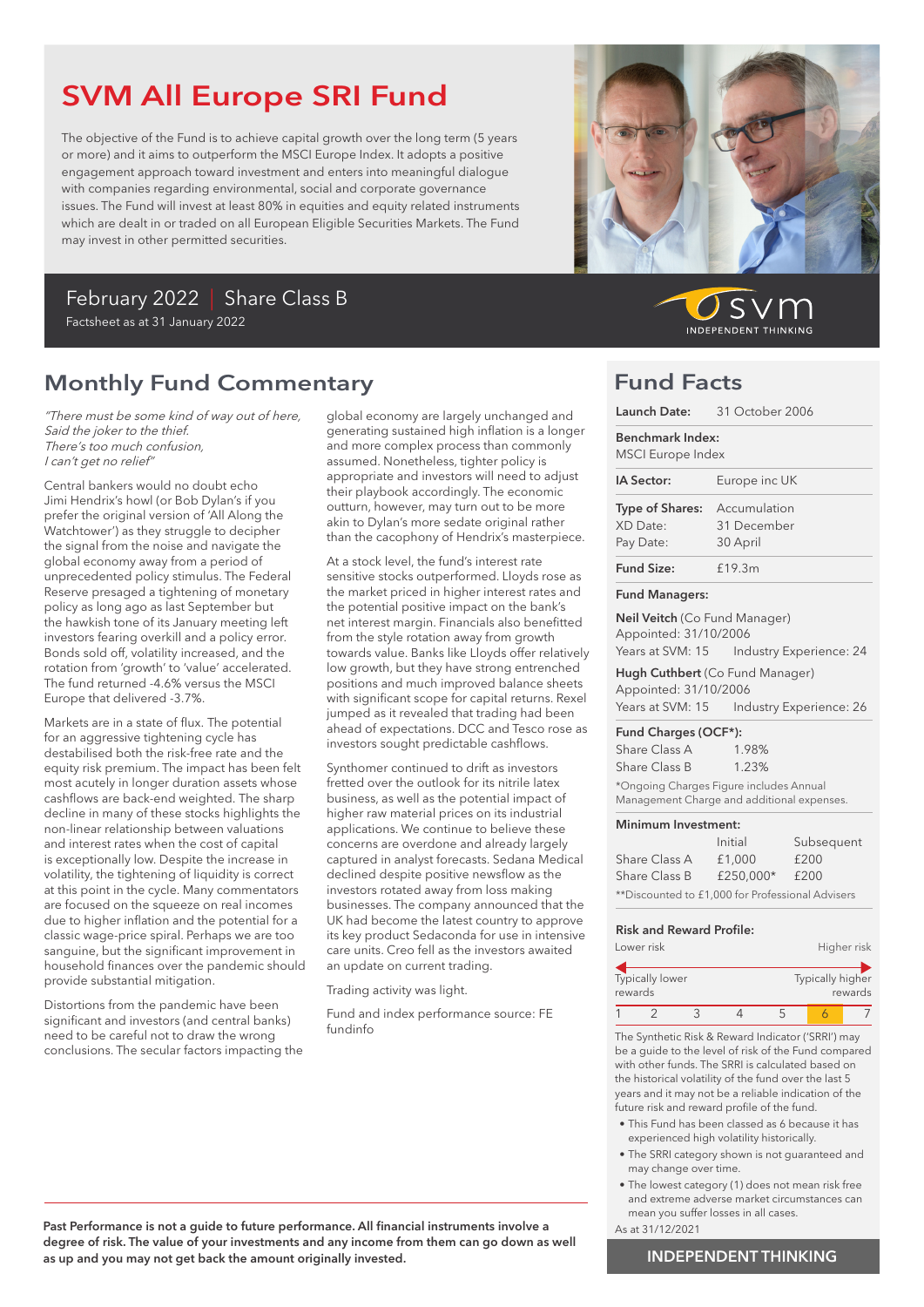### Risk Baskets

To help understand the overall balance of the portfolio, stocks are allocated to one of eight risk groups: defensive, cyclical, stable financial, unstable financial, consumer cyclical, oil & gas, mining and finally technology. Most of these groups are self explanatory but financials deserve some clarity. All financials are inherently unstable but in the main, Lloyd's underwriters and General Insurers take less balance sheet risk, so are relatively more stable than Banks or Life Assurers.

Seeing the portfolio broken down into these categories allows an understanding of how aggressive or defensive the overall portfolio is, and where risk is being taken.

| Cyclical           | 41.2 |  |
|--------------------|------|--|
| Unstable Financial | 21.8 |  |
| Consumer Cyclical  | 14.4 |  |
| Defensive          | 11.5 |  |
| Technology         | 6.0  |  |
| Stable Financial   | 0.0  |  |
| Mining             | 0.0  |  |
| Oil & Gas          | 0.0  |  |
| Cash               | 5.1  |  |
|                    |      |  |

| Cyclical            | 41.2% |
|---------------------|-------|
| Alpha FMC           | 7.8   |
| Smurfit Kappa Group | 5.9   |
| Synthomer           | 4.9   |
| Rexel               | 4.8   |
| CRH                 |       |

| <b>Defensive</b> | 11.5% |
|------------------|-------|
| Uniphar          | 4.1   |
| DCC              | 3.2   |
| Smith & Nephew   | 2.3   |
| Sedana Medical   | 1.2   |
| Apontis Pharma   | 0.7   |

| Unstable Financial   | 21.8% |
|----------------------|-------|
| Lloyds Banking Group | 4.9   |
| AXA                  | 4.8   |
| OSB Group            | 4.7   |
| Prudential           | 44    |
| Legal & General      | 26    |

| Technology         | $6.0\%$ |
|--------------------|---------|
| Creo Medical Group | 29      |
| LungLife Al        | 2.1     |
| <b>ActiveOps</b>   | 1.0     |
|                    |         |

Consumer Cyclical 14.4% Norcros 6.9 Tesco 3.1 Jost Werke 2.3 Dalata Hotel Group 2.2

Stable Financial 0.0%

## This Month's Featured Stock

Mining 0.0% Oil & Gas 0.0% 0.0%

### Rexel

Rexel is a French domiciled global distributor of electrical products. While much of the company's products are mundane in nature, including simple switches and plugs, Rexel also benefits from many growing trends such as smart homes and automation. Indeed over 50% of today's products were nascent in 2016.

Growth has however been erratic in recent years with organic sales plunging in 2020, as a result of the global pandemic, but the company still managed to increase free cashflow and reduce debt. The rebound in 2021 has been better than the market and even the company expected, and the resultant margin improvement bodes well for 2022.

Rexel is in a strong position to improve the environmental credentials of both new build and renovated buildings by offering a range of products which contribute to energy saving or the provision of renewable energies. This is embedded in the company's target for a reduction in Scope 3 emissions which emanate from the use of the products it has sold. This target is in addition to a commitment to a 35% reduction of the company's own operational emissions by 2030.

We believe this strong environmental profile should enhance what is already a low valuation applied to the company which trades on less than 10x 2022 earnings. Further improvements

can also be uncovered from our engagement with the company regarding their strategy to improve the environmental and social credentials of their supplier base, something Rexel appears to put a considerable amount of effort into. By the end of 2020, 60% of the group's purchases (€11 billion) had been assessed with regard to compliance with Rexel's supplier charter and we can expect continuous improvement on this front. Derisking the supply chain should further highlight the valuation anomaly of this interesting investment.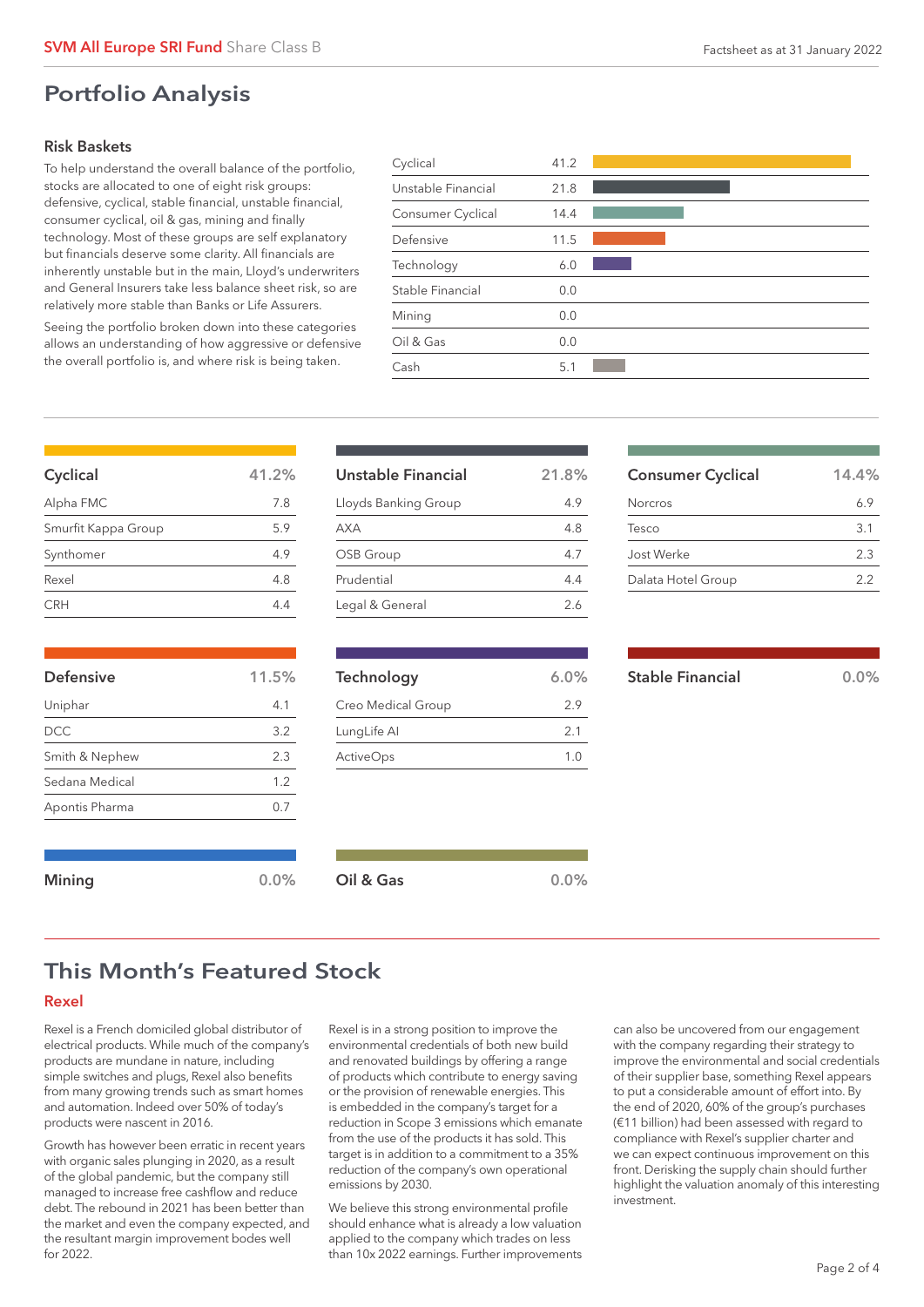# Portfolio Structure

As an unconstrained fund we invest in our highest conviction ideas irrespective of market capitalisation, country or sector. As a consequence The SVM All Europe SRI Fund portfolio will vary considerably from the benchmark index and from other funds that are in the same IA sector.







| <b>Size Analysis</b>                             | (%)  |
|--------------------------------------------------|------|
| $\blacksquare$ Mega Cap (> $\epsilon$ 50bn)      | 4.8  |
| <b>Large Cap (&lt;<math>\epsilon</math>50bn)</b> | 31.4 |
| $\blacksquare$ Mid Cap (< $\in$ 10bn)            | 26.3 |
| $\Box$ Small Cap (< $\in$ 1bn)                   | 32.3 |
|                                                  |      |

### Country Breakdown

|         | No. of Stocks | (% ) |  |
|---------|---------------|------|--|
| UK      | 18            | 60.7 |  |
| Ireland | 4             | 16.6 |  |
| France  | 3             | 13.5 |  |
| Germany | 2             | 3.0  |  |
| Sweden  | 1             | 1.2  |  |
| Other   |               | 0.0  |  |

| Sector Breakdown              | (% ) |
|-------------------------------|------|
| Industrials                   | 28.3 |
| Financials                    | 21.8 |
| Materials                     | 18.5 |
| Health Care                   | 13.3 |
| <b>Consumer Discretionary</b> | 5.1  |
| Information Technology        | 4.9  |
| Consumer Staples              | 3.1  |
| Energy                        | 0.0  |
| <b>Communication Services</b> | 0.0  |
| Utilities                     | 0.0  |
| Real Estate                   | 0.0  |





| <b>Currency Exposure</b> | (% ) |
|--------------------------|------|
| $\blacksquare$ Euro      | 33.0 |
| Sterling                 | 60.4 |
| Swedish Krona            | 1.2  |
| Other                    | 0.3  |
|                          |      |